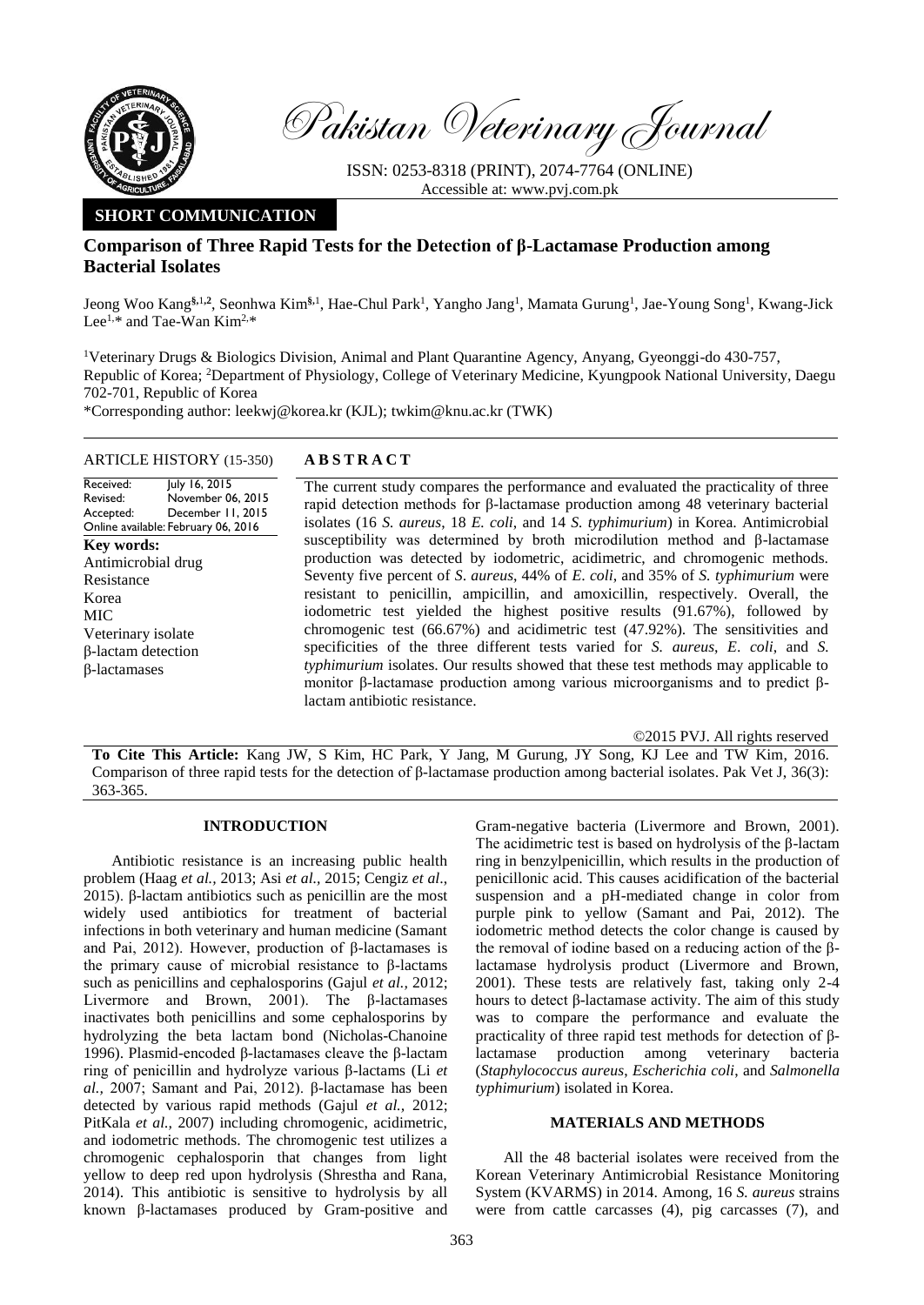chicken carcasses (5), 18 *E. coli* strains from cattle feces (6), pig feces (6), chicken feces (2), cattle carcasses (2), pig carcasses (2), and14 *S. typhimurium* strains from cattle feces (3), pig feces (3), chicken feces (2), cattle carcasses (2), pig carcasses (2), and chicken carcasses (2). All isolates were cultured on tryptic soy broth or tryptic soy agar (Difco, USA) at 37°C for 24 h. Antimicrobial susceptibility test was determined by a broth microdilution method as described by Andrews JM (Andrews, 2001). Serial two-fold dilutions of β-lactam antibiotics, penicillin for *S. aureus*, ampicillin for *E. coli*, and amoxicillin for *S. typhimurium* were prepared within a dilution series of 0.0625–512 μg/ml in Mueller-Hinton II Broth (MHB) (Thermo, UK) on micro titer plates. The inoculum was prepared by suspension in MHB and adjusted the turbidity to 0.5 McFarland standard (approximately 6 log CFU/ml) and incubated at 37°C for 24 h. The interpretation of MIC was carried out in accordance with the CLSI guidelines (CLSI, 2010). Broth dilution acidimetric and chromogenic tests were performed by using a test kit and disk (Sigma, *Buchs*, *Switzerland*) according to the manufacturer's instructions as follows. Acidimetric method: Colonies of test organisms were suspended in penicillin-phenol red test reagent dispensed in 100 μl volume in microtitre wells. A change in color from purple pink to yellow within 15 minutes was regarded as positive production of *β*  lactamase. Chromogenic method: Colonies of the test organisms were directly applied over a sterile moistened nitrocefin disc. A change in color from light yellow to deep red color within 15 seconds to 5 minutes was regarded as positive production of β lactamase. An iodometric test was performed as described by Samant and Pai (2012). *E. coli* ATCC 25922, *S. aureus* ATCC 29213, and *S.* Typhimurium ATCC 14028 were used as negative controls. Sensitivity and specificity were calculated by Shrestha and Rana (2014).

#### **RESULTS AND DISCUSSION**

Increasing antimicrobial resistance has become a major health problem both in veterinary and human medicine. β-lactams are the most widely used antibiotics for treatment of bacterial infections and β-lactamases are the important cause of resistance to these antibiotics (Samant and Pai, 2012). Table 1 shows the susceptibility and resistance of pencillin, ampicillin and amoxicillin against *E. coli*, *S. typhimurium* and *S. aureus* isolates. In this study, the resistance rate of penicillin in *S*. *aureus* was lower (75%) than that (95.91%) reported by Gajul *et al.* (2012) but higher than that  $(29.2 - 55.6%)$  reported by Samant and Pai (2012). Similarly, ampicillin resistance (44.44%) observed in *E*. *coli* isolates was much lower than that (100%) previously reported by Gajul *et al.* (2012).

In this study, we compared results of three βlactamase detection methods (Table 2). Overall, the iodometric test yielded the highest positive results for βlactamase detection with 44 positive (91.67%) results, followed by 32 (66.67%) positive results by chromogenic test and 23 (47.92%) positive results by acidimetric test. In a previous report by Gajul *et al.* (2012) acidimetric method yielded 208 (86.66%) positive results out of 240 total isolates for β-lactamase followed by 207 (86.25%) by iodometric method. Similarly, Samant and Pai (2012) reported β-lactamase activity in 42.8% of staphylococci by iodometric method and 42.5% by acidimetric method.

**Table 1:** Antimicrobial susceptibility of bacterial isolates against β-lactams by MIC test

| Microorganism  | B-lactam tested   | Total isolates tested |                           | No. (%) of isolates |           |
|----------------|-------------------|-----------------------|---------------------------|---------------------|-----------|
|                |                   |                       | Breakpoint $(2 \mu g/ml)$ | Susceptible         | Resistant |
| S. aureus      | <b>Penicillin</b> | ס ו                   | 0.25                      | 4(25.0)             | 12(75.0)  |
| E. coli        | Ampicillin        | .8                    | 32                        | 10(55.56)           | 8(44.44)  |
| S. typhimurium | Amoxicillin       |                       | 32                        | 9(64.29)            | 5(35.71)  |

**Table 2:** Comparison of β-lactamase detection by three different methods in veterinary isolates

| Microorganism and susceptibility |                      | No. $(\%)$ of isolates showing $\beta$ -lactamase production by |                  |                  |  |
|----------------------------------|----------------------|-----------------------------------------------------------------|------------------|------------------|--|
|                                  |                      | lodometric test                                                 | Acidimetric test | Chromogenic test |  |
|                                  | Susceptible (n=4)    |                                                                 |                  |                  |  |
| S. aureus $(n=16)$               | Resistant $(n=12)$   |                                                                 |                  |                  |  |
| Subtotal                         |                      | 14 (87.5)                                                       | 12(75.0)         | 12 (75.0)        |  |
|                                  | Susceptible $(n=10)$ |                                                                 |                  |                  |  |
| E. coli ( $n=18$ )               | Resistant (n=8)      |                                                                 |                  |                  |  |
| Subtotal                         |                      | 17 (94.44)                                                      | 6(33.33)         | 17 (94.44)       |  |
|                                  | Susceptible (n=9)    |                                                                 |                  |                  |  |
| S. typhimurium $(n=14)$          | Resistant (n=5)      |                                                                 |                  |                  |  |
| Subtotal                         |                      | 13 (92.86)                                                      | 5(35.71)         | 3(21.43)         |  |
| Total                            |                      | 44 (91.67)                                                      | 23 (47.92%)      | 32 (66.67%)      |  |

**Table 3:** Results of three rapid β-lactamase test methods described in this study

| Microorganism and test    | No. of isolates (n) |                |               |                | Sensitivity | Specificity |
|---------------------------|---------------------|----------------|---------------|----------------|-------------|-------------|
| method                    | True positive       | False positive | True negative | False negative | $(\%)$      | $(\%)$      |
| S. aureus ( $n = 16$ )    |                     |                |               |                |             |             |
| lodometric method         |                     |                |               |                | 100         | 50          |
| Acidimetric method        |                     |                |               |                | 100         | 100         |
| Chromogenic method        |                     |                |               |                | 100         | 100         |
| E. coli ( $n = 18$ )      |                     |                |               |                |             |             |
| lodometric method         |                     |                |               |                | 100         | 10          |
| Acidimetric method        |                     |                |               |                | 75          | 100         |
| Chromogenic method        |                     |                |               |                | 100         | 10          |
| S. typhimurium $(n = 14)$ |                     |                |               |                |             |             |
| lodometric method         |                     |                |               |                | 100         | 11.11       |
| Acidimetric method        |                     |                |               |                | 100         | 100         |
| Chromogenic method        |                     |                |               |                | 60          | 100         |